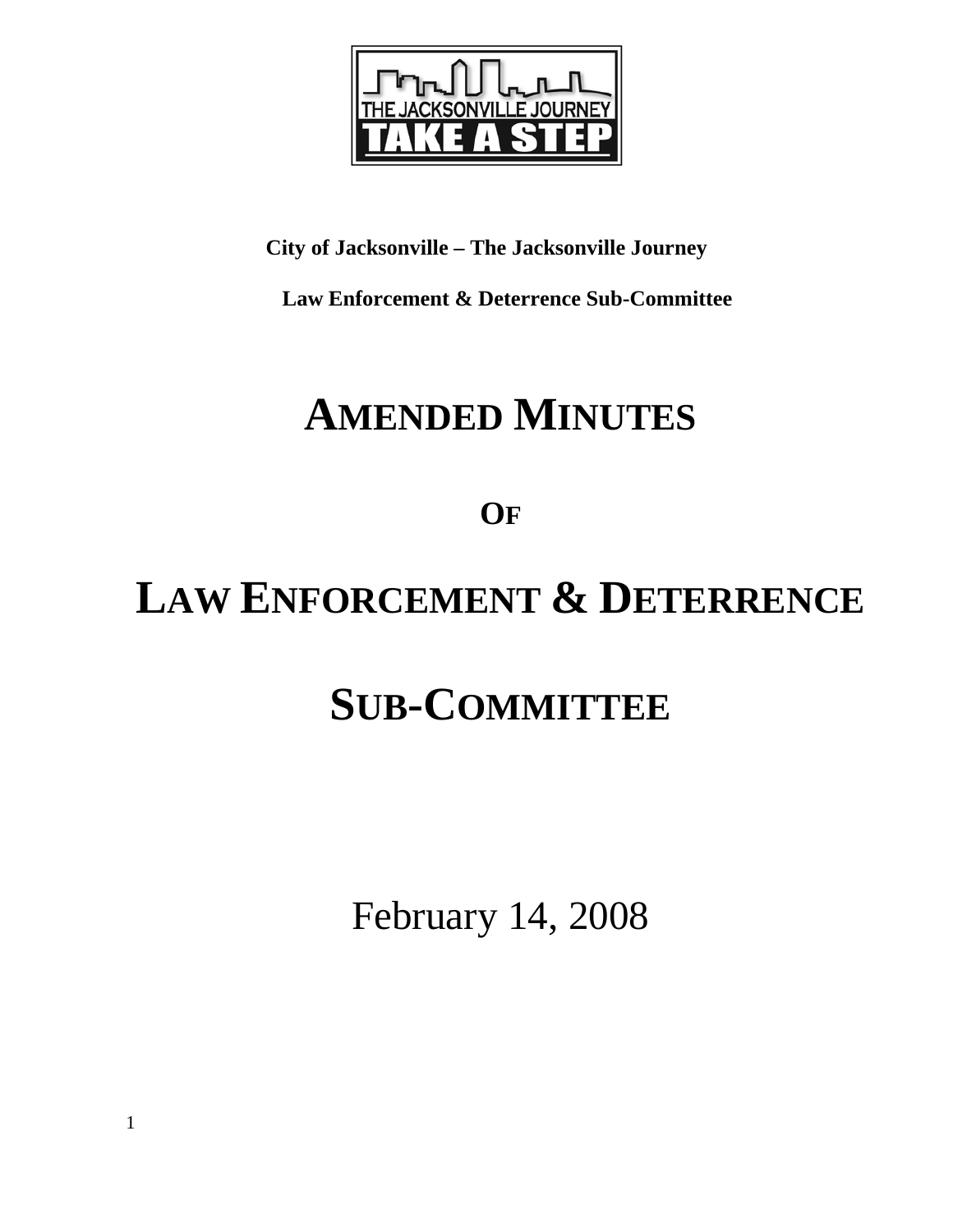# **The Jacksonville Journey – Law Enforcement & Deterrence**

# **Sub-Committee**

## **February 14, 2008**

## **9:30 a.m.**

**PROCEEDINGS before the Jacksonville Journey – Law Enforcement & Deterrence Sub-Committee taken on Thursday, February 14, 2008, Edward Ball Building, 8th Floor – 214 N. Hogan Street, Jacksonville, Duval County, Florida commencing at approximately 9:30 a.m.** 

**Law Enforcement & Deterrence Sub-Committee** 

**Paul Perez, Chair Ed Hearle, Member Joe Henry, Member Bishop Howard, Member John Jolly, Member Henry Luke, Member Frank Mackesy, Member Isaiah Rumlin, Member Lanny Russell, Member Joe Stelma, Member Melissa Nelson, Member Michael Weinstein, Member**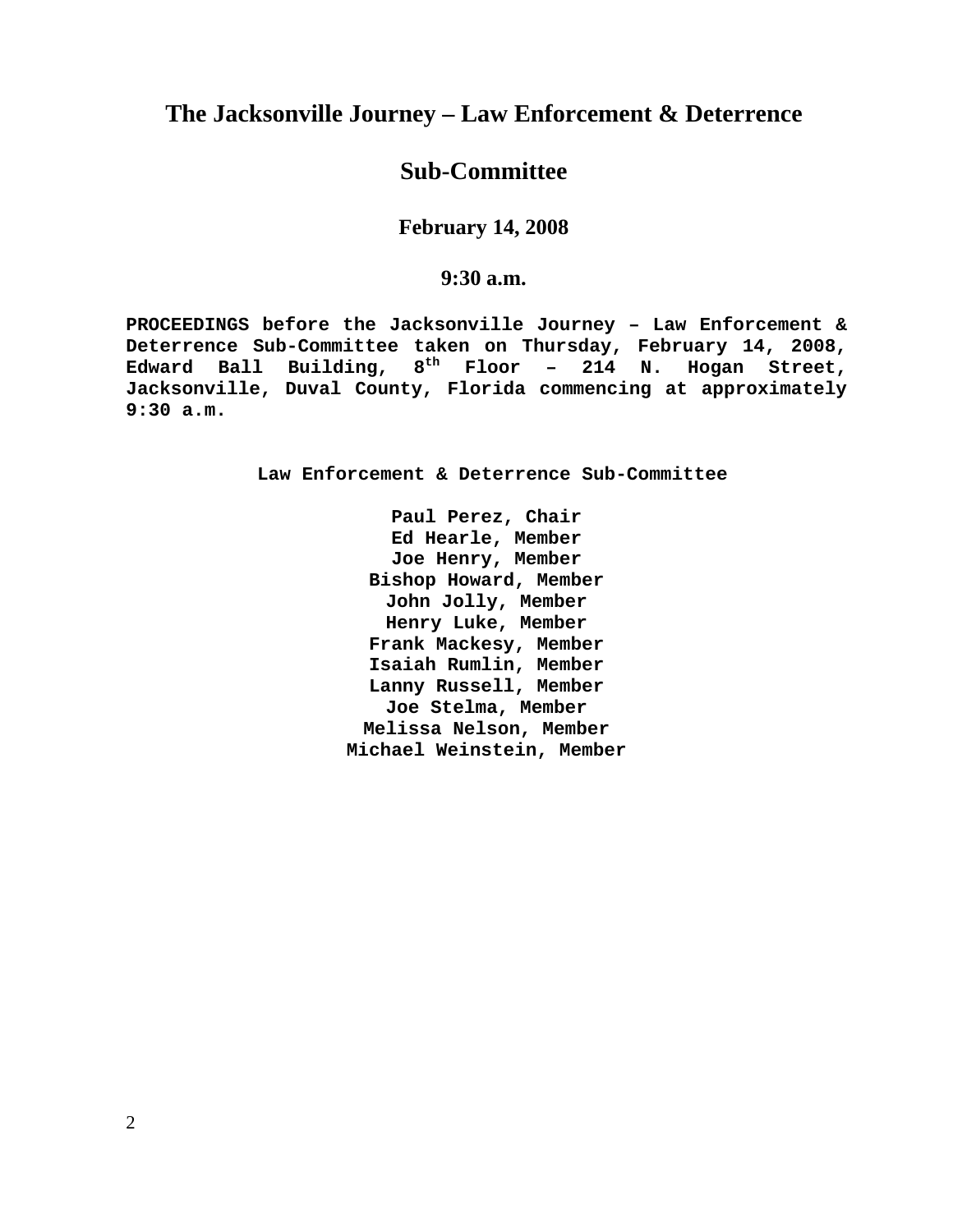## **APPEARANCES**

#### **COMMITTEE CHAIRS & MEMBERS:**

PAUL PEREZ, Chair ED HEARLE, Member JOE HENRY, Member JOHN JOLLY, Member FRANK MACKESY, Member MELISSA NELSON, Member ISAIAH RUMLIN, Member LANNY RUSSELL, Member JOE STELMA, Member MICHAEL WEINSTEIN, Member

**EXCUSED ABSENT:**  BISHOP HOWARD, Member

#### **PROFESSIONAL STAFF:**

Howard Maltz, Office of General Counsel

#### **STAFF:**

ADAM HOLLINGSWORTH PAM MARKHAM SUSIE WILES STEPHANIE BARNETT ALICE CHECORSKI

#### **OTHERS PRESENT:**

Maria Coppola Terry Lorince Mike Sigler James Richardson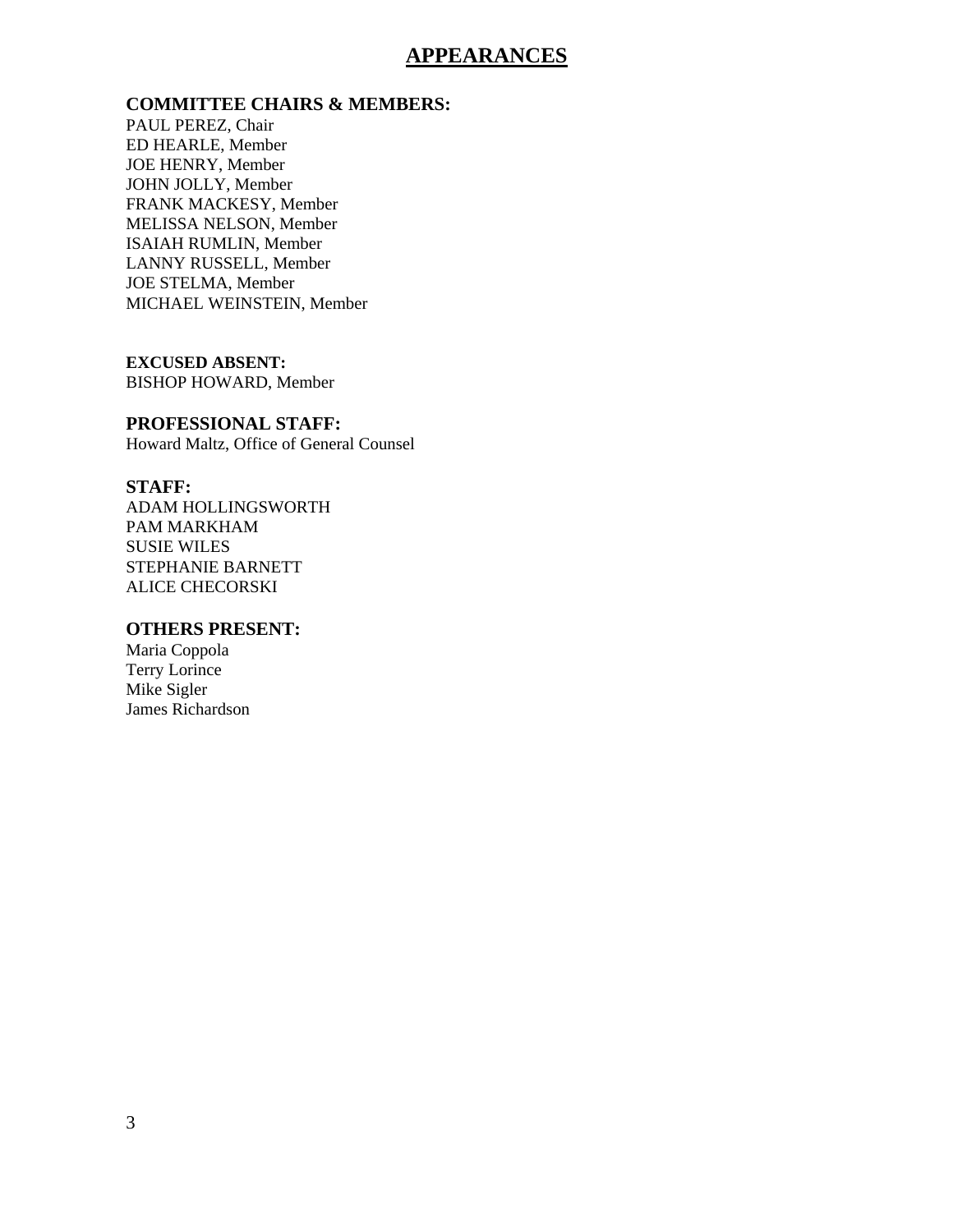February 14, 2008

Law Enforcement & Deterrence  $9:30$  a.m.

**Call to Order and Comments.** Chairman Perez called the meeting to order at approximately 9:40 a.m.

**Purpose of Meeting.** Discuss the Mayor's crime initiative – The Jacksonville Journey – Take a Step – Law Enforcement & Deterrence Sub-Committee.

Chairman Perez welcomed everyone to the meeting and asked the subcommittee to review the minutes from the January 24, 2008 meeting for approval at the end of today's meeting.

#### **2. Discussion Items**

Mr. Perez said he would review the Ad Hoc meeting held two weeks ago and preview the Ad Hoc meeting that will be held this afternoon. He stated that all the committees that reported indicated they were meeting and breaking up into sub-committees (workgroups) the way this committee is. Some sub-committees are already providing action items to the Mayor.

Chairman Perez stated he is of the view that given the nature of our committee, which is data-driven, we are not going to be presenting any significant action items until closer to our 120 day appointment, sometime in April. We will use the February and March sub-committee meetings to do the real work and have the experts come speak to us. In April, we will solidify our recommendations. Mr. Perez will let the Ad Hoc committee know this is the approach of the Law Enforcement and Deterrence Sub-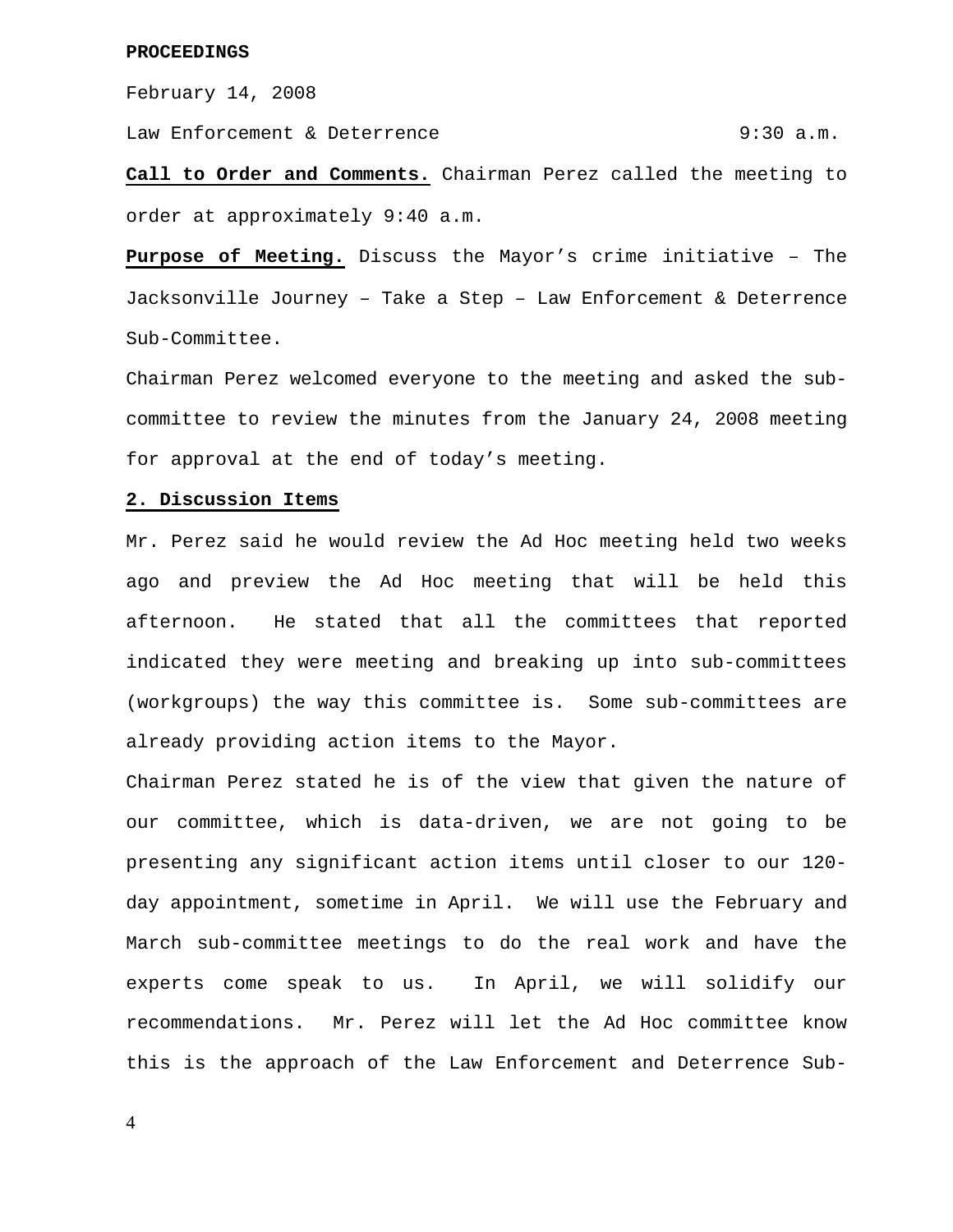committee.

At this time, Chairman Perez asked each of the workgroups to report as we come into focus.

Lanny Russell, Chair, Police Presence Workgroup stated the members of this committee met this morning, prior to this meeting. He prepared a memorandum with the help of Adam Hollingsworth regarding the group's focus and will identify exactly what it is they are trying to do. They have identified some speakers. Chairman Perez summarized the memorandum with the following three areas of focus:

- 1. Adding officers
- 2. Adding technology Sheriff Rutherford addressed the Ad Hoc committee regarding COMPSTAT vs. CRIMES and how they are different. CRIMES is the JSO version.
- 3. Community Policing Defining what it is and seeing how it can be enhanced to support neighborhood programs.

Mr. Russell indicated that the memorandum included attachments. John Jolly, Chair Administration of Justice workgroup stated they met about a week and a half ago and tried to narrow the focus and have identified three or four areas:

1. They are looking at the ability to have cooperation between police and prosecutors for violent criminals. Assistant Chief Rich Graham talked with Mark Caliel, State Attorney's Office regarding Operation Safe Streets. The Sheriff's Office has identified those who are committing violent crimes. The State Attorney's Office has focused on the highest group of violent felons. Both mentioned they do not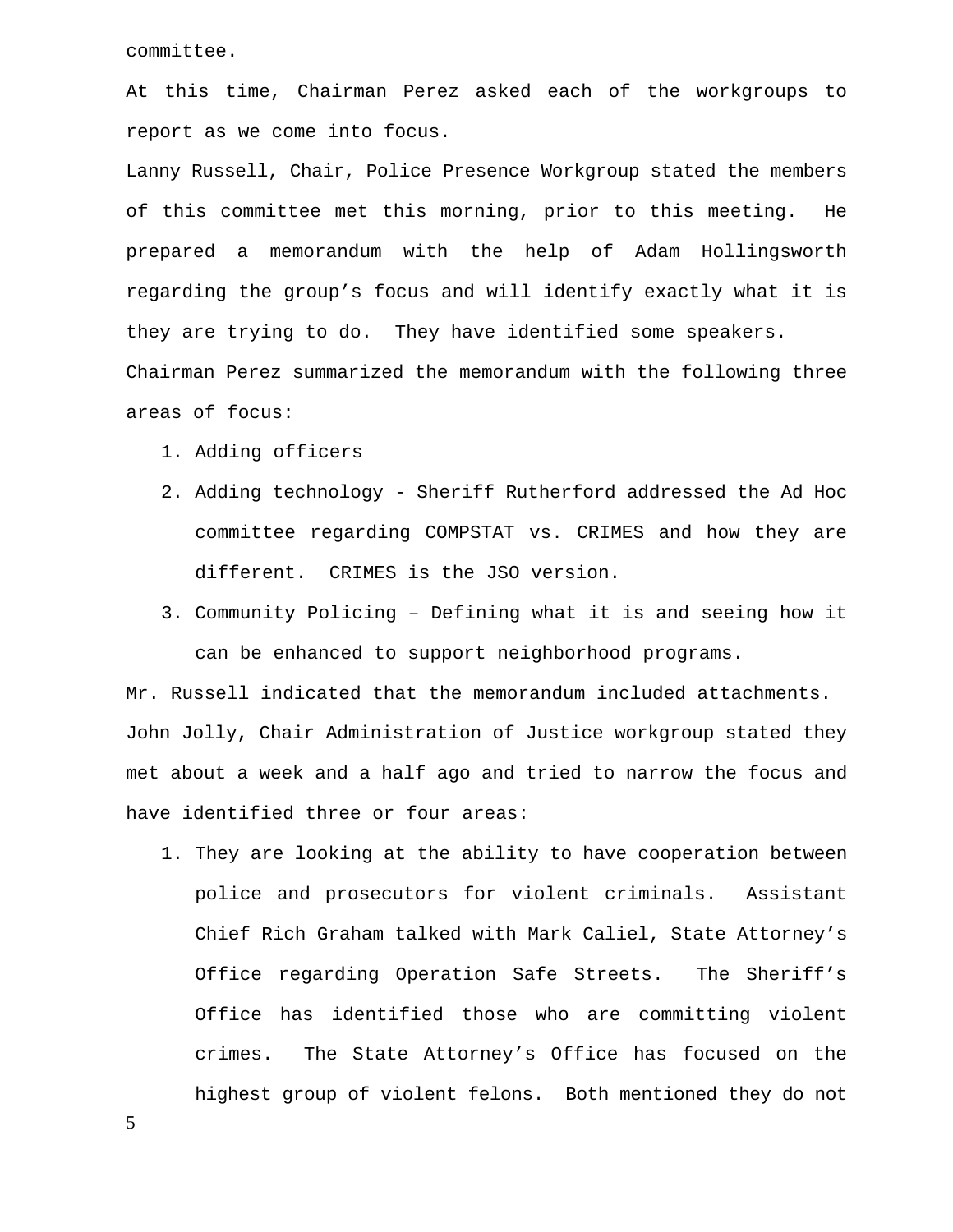have enough resources to do an effective job prosecuting these violent felons. The workgroup will look into the resource issue.

2. Jails are overcrowded and case counts are at a historical high. Some divisions have caseloads approaching 300. The jail population also takes resources.

2. a. Focus on transparency in government. Mr. Jolly stated that we do not keep historical data on case counts. Should the public be looking at those numbers?

 3. Diversion: are there duties and responsibilities currently being carried out by JSO and the State Attorney's Office that are not core police functions? We should look for another agency or funding resources that could take care of those duties and responsibilities.

Chairman Perez said that Mr. Jolly mentioned the transparency issue and the sub-committee discussed this as a community issue. We have to educate the community that under the umbrella of the justice system, transparency is the way to go. Other committees are thinking about utilizing a Web page where the public can look at real-time data. For example, we have gone from a 100+ to 200+ felony count per division. Overcrowding in the jails has a ripple effect on the Sheriff's budget.

Joe Stelma stated that having commanded the JSO's Records Section for many years, he saw how many people are in the jails because they cannot post their bonds for bad checks, etc.

6 Undersheriff Frank Mackesy stated there are 80,000 outstanding warrants, many of which are for worthless checks. The majority of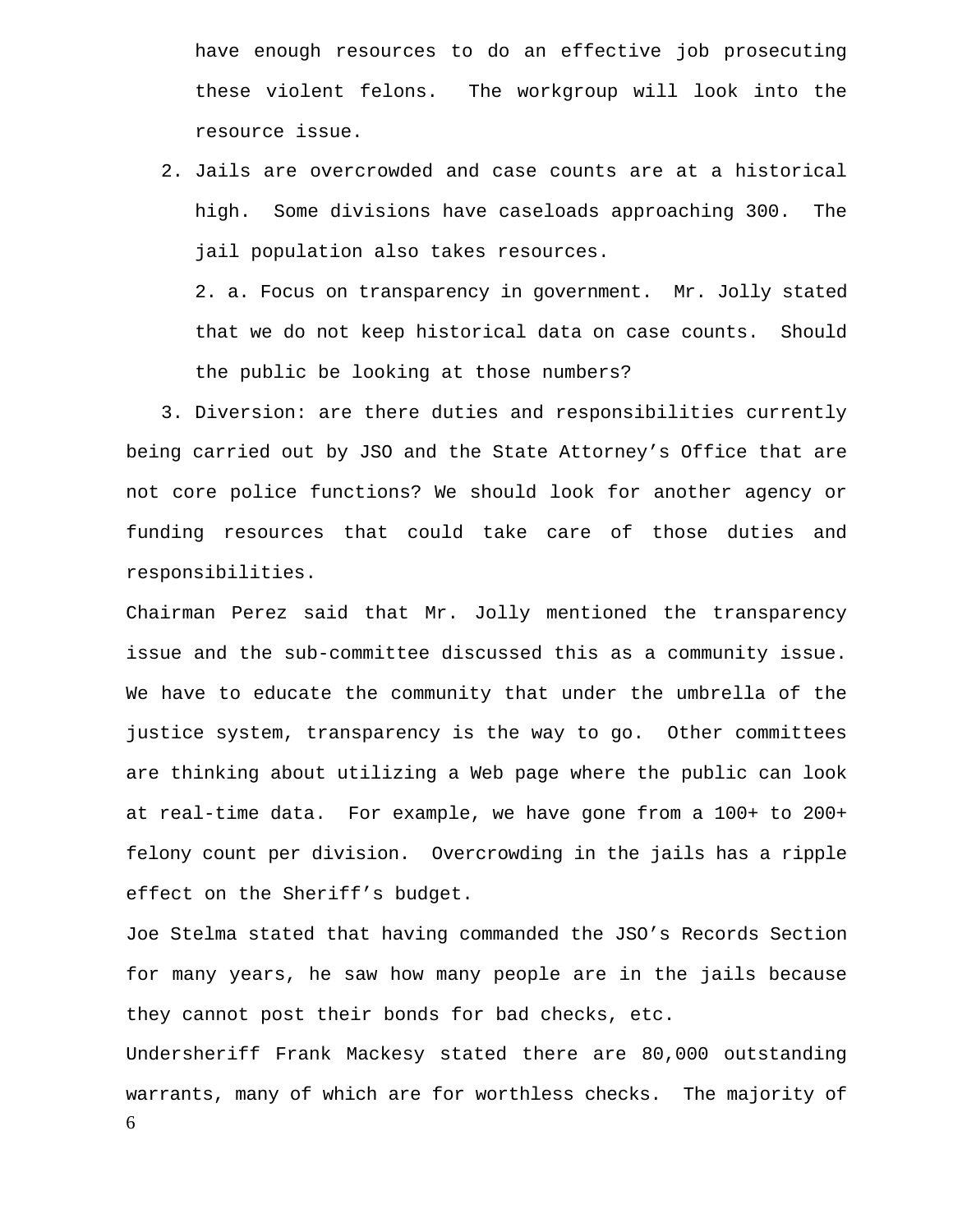the population in the jail is filled with violent felons. Information on the jail population was provided previously to Howard Maltz. Mr. Jolly stated that even though there are worthless checks warrants, a lot of those cases are criminal in nature. Mr. Mackesy stated that the worthless check prosecutions are a revenue source for the State Attorney's Office. With identity theft increasing, the warrants aren't always issued to the offenders.

Mr. Stelma stated there are diversion programs, but no funds. Mr. Maltz stated that currently out of the 2,050 unsentenced cases, 400+ were misdemeanors and 1,600 were felons. Frank Mackesy said with regard to the issue of jail overcrowding,

many criminals are doing county time when they should be doing state time. We need to get them out of our system quicker.

At this time, Chairman Perez asked Adam Hollingsworth to address the housekeeping issues.

Mr. Hollingsworth mentioned a scheduling issue - March 3<sup>rd</sup> Mayor Michael Bloomberg, New York City, will be here at the Library for the Mayors Against Guns on the Streets initiative, which he funds. About a dozen mayors and police chiefs from the state will be attending. The time has not been set as yet.

Mr. Hollingsworth reminded the committee that we operate under the Sunshine Law and therefore should not engage in conversations outside of the confines of the public noticed meeting. If anyone wants to meet, they should contact the staff to have the meeting posted for the public.

7 Joe Henry, Chair, School Safety workgroup reported that one of the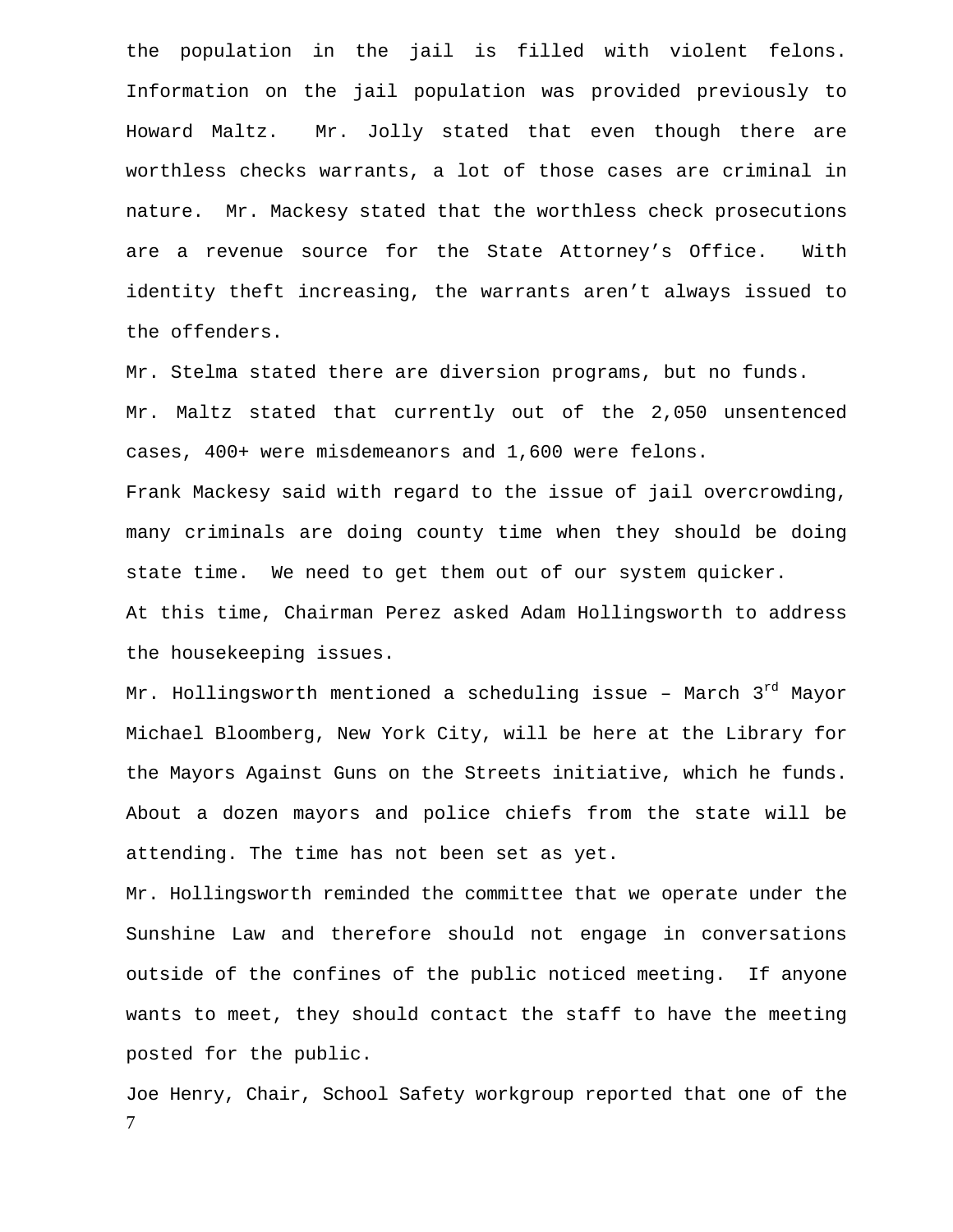primary goals of this committee was to make sure there was no duplication. He met with the Truancy workgroup and discovered they were looking at much of the same think thing we are looking at. Mr. Henry wanted to create a board to work with school officials to review existing safety plans. Three schools have been identified as a pilot to look at the need for technology, video cameras, duties and responsibilities of SROs, enforcement protocols for special events, etc. Mr. Henry said if we could place responsibility and hold people accountable, we thought that would be a solution. Additionally, they are recommending training and educational seminars to educate students, teachers and parents regarding violence, guns, snitching, etc. The workgroup feels we are missing an opportunity to influence the children.

Chairman Perez agreed that bringing the people together and raising accountability is important.

Chairman Perez stated that Bishop Howard, Chair of the Getting Guns Off the Street sub-committee is out of town. Adam Hollingsworth stated that a lot of data is being gathered by Jon Phillips. Both workgroup members are taking the lead, but they are out of town today. They are looking at the histories of murder criminals who have prior convictions and how to more aggressively process for gun crimes. In summary, the workgroup is focusing on:

- 1. How to engage in more aggressive gun crime prevention
- 2. Technology that will immediately alert us to the firing of a gun for rapid officer deployment

3. Chronic back log in the crime analysis lab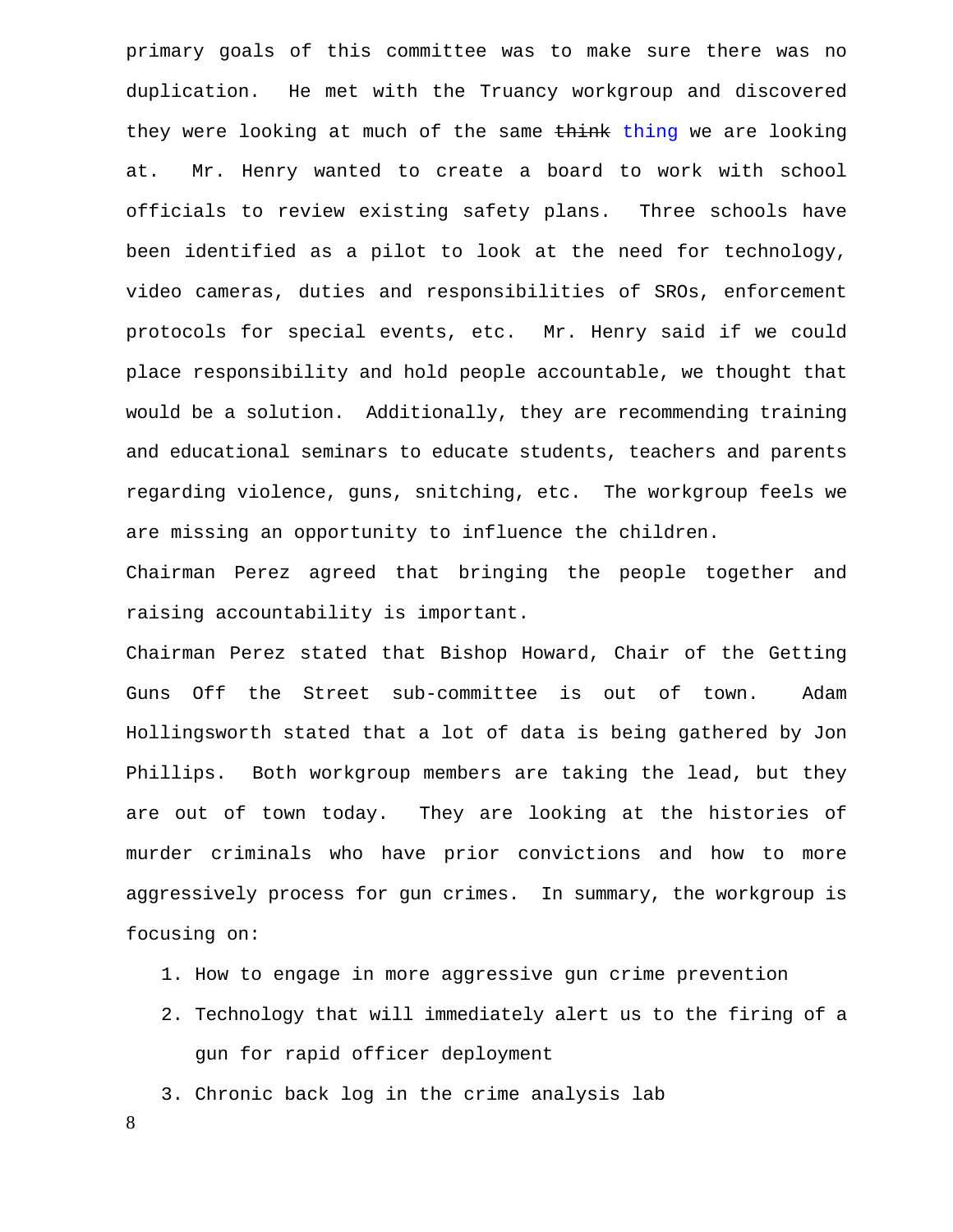Ed Hearle stated the committee will meet next Tuesday to discuss:

- 1. Consideration of implementation of Stop and Frisk policy in defined areas.
- 2. Posting in defined areas higher penalties for carrying a gun.
- 3. Consider higher judgments in J-1 court. Ask for additional resources.
- 4. Posting pictures of "bad dudes".

Chairman Perez commented that in terms of identifying federal resources, he wanted to bring the district attorney to address the sub-committee. He is interested in continuing the relationship with JSO in identifying the "worst of the worst" and putting more resources here. Chairman Perez will try to get the district attorney to address the group at the next meeting along with Judge Moran.

9 Bill White, Public Defender,  $4<sup>th</sup>$  Judicial Circuit requested an opportunity to speak. He stated that he called Steve Diebenow, Mayor's Chief of Staff when he saw the *Jacksonville Journey* initiative and told him the Public Defender's office would like to help. He stated we try to keep patrolmen on the streets a little longer. To that end, through video technology, attorneys can interview clients at the jail from their desktop. Rather than drive to the Public Defender's Office, we are working with the Undersheriff to have video capability installed at stop stations. Caseloads have gone up 14% in the past year and will continue to increase. Mr. White stated while law enforcement and the courts have gotten a significant increase in funding, the State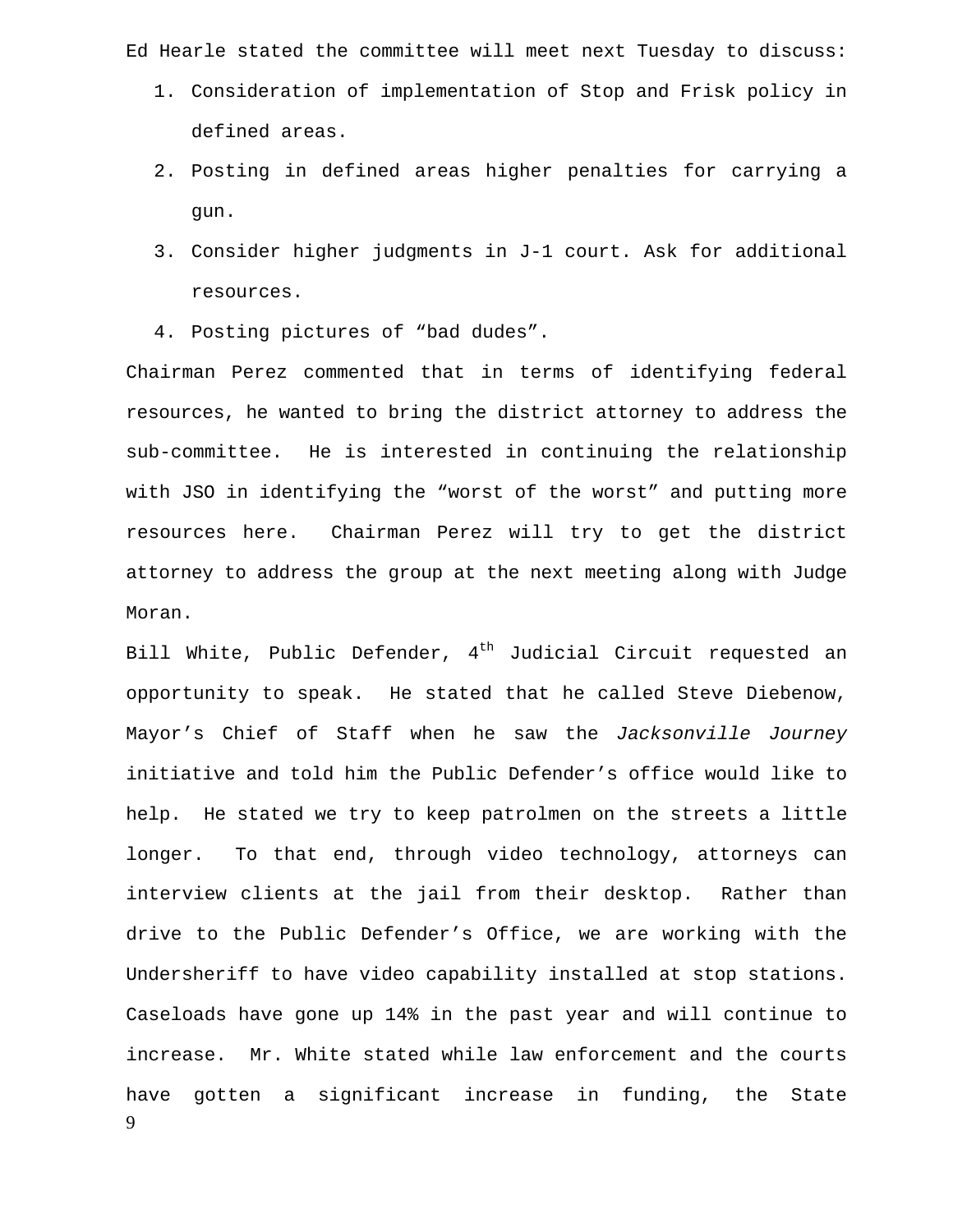Attorney's Office and Public Defender have not. Mr. White stated it costs the same amount of money to keep someone in jail as it does in state prison. There is a statute that mandates a Criminal Justice Coordinating Council, whose primary goal is to look at the population in the jails. Additionally, there was an administrative order about early release for non-violent offenses. It is waiting in the courts and it needs to move to take the pressure off the overcrowding. If we could get the judges to move on that, we could save a considerable amount of money and time for the JSO. Mr. White stated we will have to take a look at the Stop

and Frisk idea, but we stand ready to help in anyway we can. Paul Perez said he hoped Mr. White or a representative from his office will make it a point to come to our committee meetings on the  $2^{nd}$  and  $4^{th}$  Tuesday of the work. He was invited to work with John Jolly's Administration of Justice workgroup.

10 Isiah Rumlin stated he thinks part of the *Jacksonville Journey* is to come up with ways to reduce violent crime in the community. How can what the Public Defender said reduce violent crime? Mr. White responded by getting police presence on the street and focusing on violent crime and diverting alcohol and drug offenses. He also said that mentoring helps. We have resources to communicate with people who have first-hand information about what causes them to commit crime. His office can assist in this area. Mr. Rumlin said that what relates to the entire makeup of the committee is that people who are experiencing this issue are not part of the overall committee. Mr. White said this is a committee that can do some good as we have members who are involved in the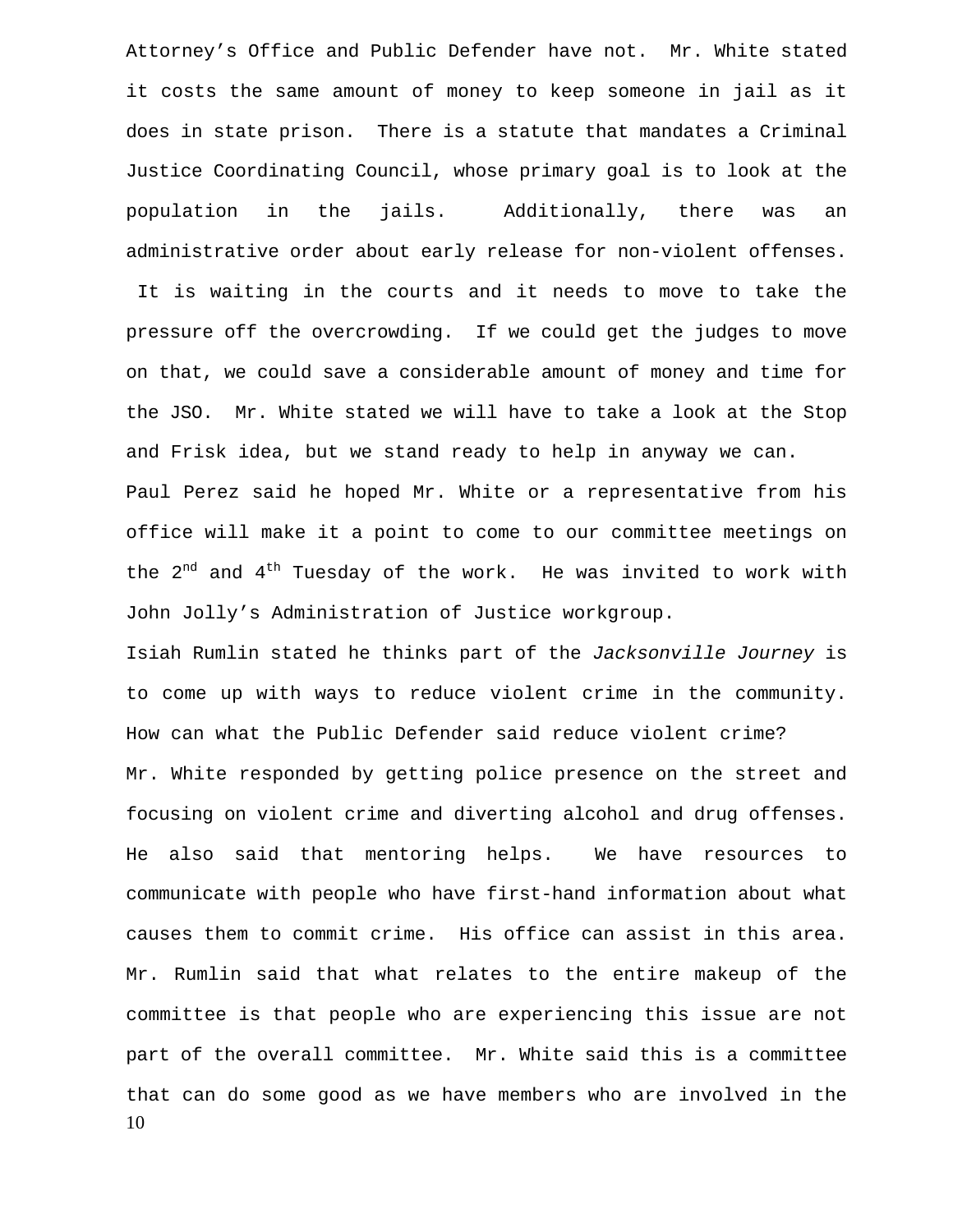community who do understand the level of the problem. We could use more input from that sector.

John Jolly asked Mr. White if he had a quick answer as to why we have seen the explosion of case loads in the divisions. The reply was it is economic.

Chairman Perez said the Sheriff addressed the Ad Hoc Committee a few weeks ago. We are pleased to have him come and address this committee and make himself available for questions as well. At this time, he invited Sheriff Rutherford to make a presentation. The Sheriff said he appreciated this opportunity. Right after he got into office, he spoke with the Mayor and the City Council. He is not going to bring statistics to justify why we need additional officers. We have to run JSO like a LEAN business. He stated they created a Continuous Improvement Division and shaved millions of dollars off of the budget. They created a Community Service Officer Program to use as a force multiplier without guns or badges. They asked for an external audit (Matrix Consulting Group from California). The Matrix Audit stated "this Sheriff's Office has developed a program of excellence". It reflected what JSO has built over the years. If we are not the best, at least the second best due to well-trained and well-disciplined personnel although in fact, we are short on resources.

The Sheriff gave a PowerPoint presentation (available on the JSO Web site). Sheriff Rutherford stated the City is divided into 6 major zones, all of which are short of officers.

11 The Matrix Audit found every city should have between 40-50% proactivity time for patrol (to knock on doors, instruct the public,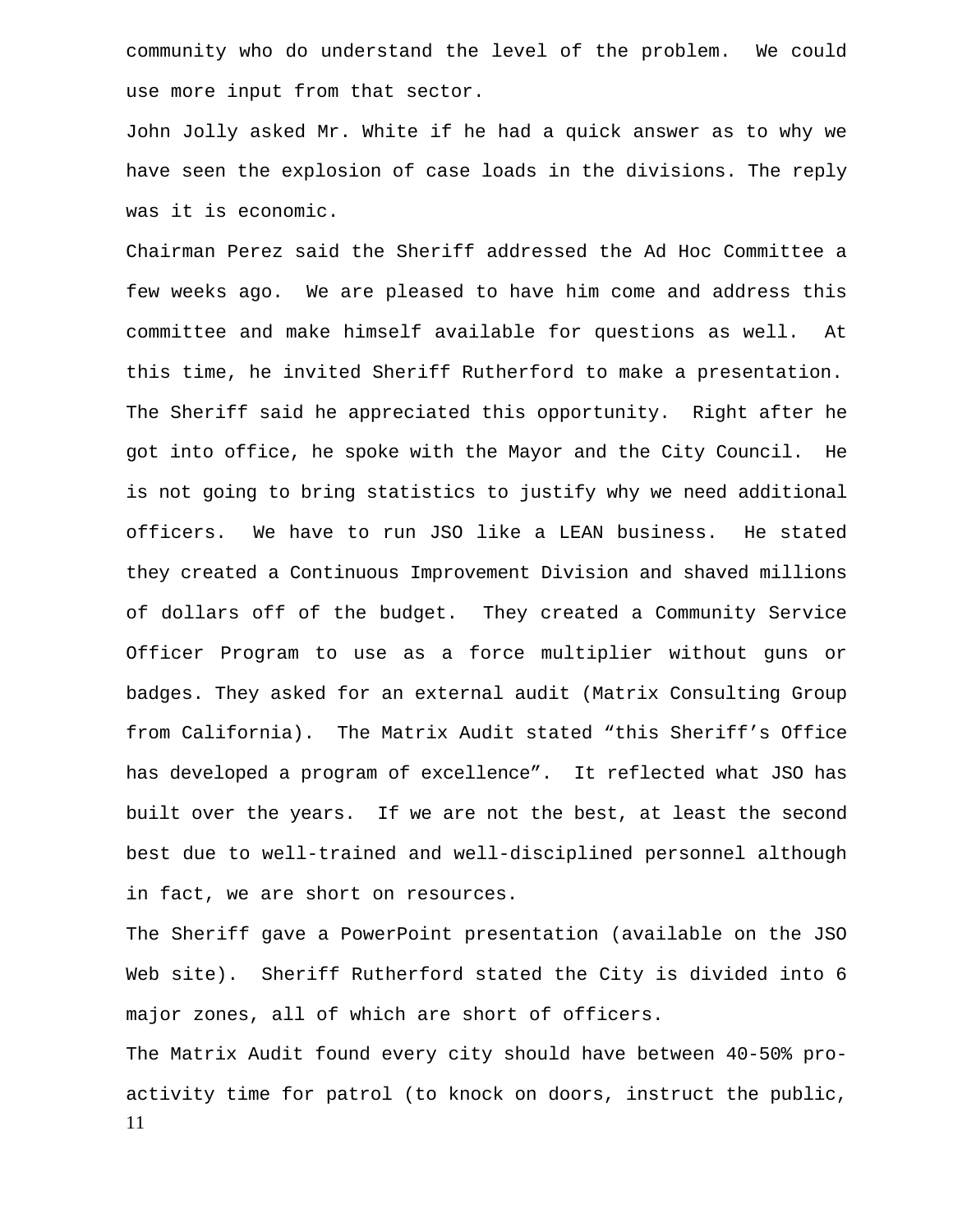etc.) Although they recommended that Jacksonville be at 40%, we are asking for 45% (an additional 69 officers and 11 supervisors will bring us to that level). Additionally, traffic enforcement is short of officers. Last year we had 174 traffic fatalities and 123 murder victims. Everything else the Sheriff is requesting is recommended in the audit.

The Sheriff stated we are short 124 officers in the Department of corrections. The number of officers per 1,000 population is also short of the 2.27 average. If we get all 225 officers we are asking for, we will jump to 2.21 per 1,000. Our ad valorum property tax is 18% below the next closest county. Sheriff Rutherford pointed out that over 7 years, our murder rate has gone up 55.7%. We have not added one new police officer. [The Undersheriff said he thinks the Sheriff qualified that statement with a time frame. After an explanation that in the last five years under the Glover and Delaney administration, there was a COPS Grant applied for and awarded in April or May 2003 for 30 officers. Those officers hit the budget after the current Sheriff and Mayor took office. There was also a Parks Officer hired. The qualifying statement should read "We have not added one new police officer in the last four years."]

In addition, the presentation provided statistics on the murder victims, 62% of which are African-American, which represent only 29% of the population. Murders are being committed in concentrated areas. (8, 9 and 10) It takes manpower to reduce the murders in these areas. Murder is an intra-racial crime. With regard to education level, 58% of murder suspects did not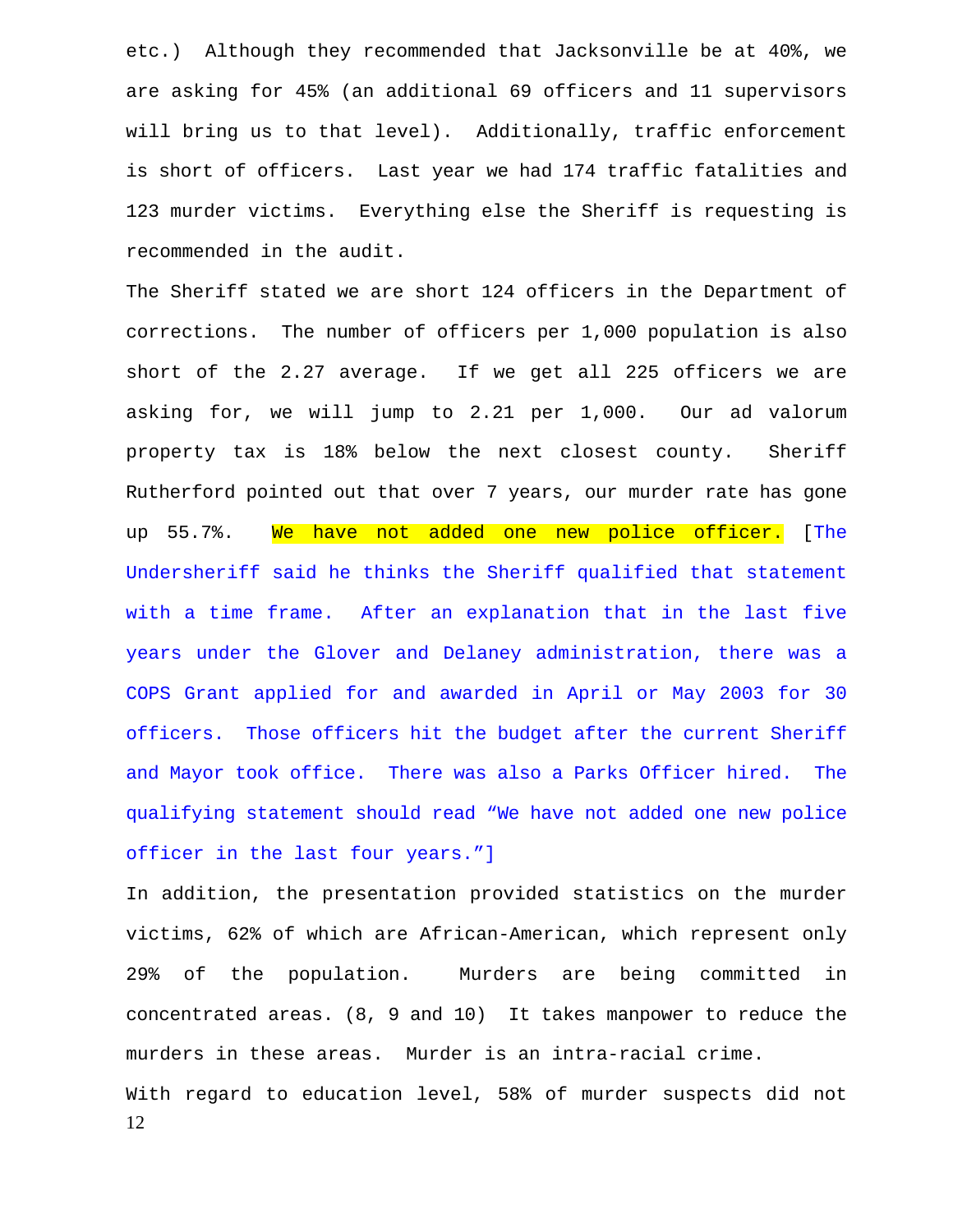finish high school.

The Sheriff referred to the C.R.I.M.E.S. Program (Create Education by Intervention and Management of Enforcement Strategies), which is JSO's version of COMPSTAT.

Adam Hollingsworth asked if COMPSTAT allows for or drives real time re-deployment, does C.R.I.M.E.S. use data every two weeks to re-deploy? The Sheriff replied that they use re-deployment every day. Paul Perez asked if re-deployment is within the same zone. Sheriff Rutherford said some officers are re-deployed across the city. Our Operation Show Down is not as effective as it was because we have to move those officers to all areas due to being so short staffed. Operation Safe Streets is basically Operation Show Down "on steroids". This program resulted in a 40% decrease in violence in Springfield. The SPAR group was a tremendous partner.

Undersheriff Mackesy said that the Sheriff mandates we set up community meetings to show how they can assist in our efforts. Based upon a partnership with enforcement, we do see improvement. The Sheriff stated the importance of partnering with the community is the difference between protection and oppression. We have knocked on 31,000 doors and provided literature on how to engage the public. Our tips went up 252%. SHADCO membership grew by over 400. We understand that enforcement is not the only answer. Our formula is PIE (Prevention-Intervention-Enforcement).

A slide was presented showing Federal and State grant funding from various sources including the Department of Justice, Fugitive Task Force, Non-UASI and UASI.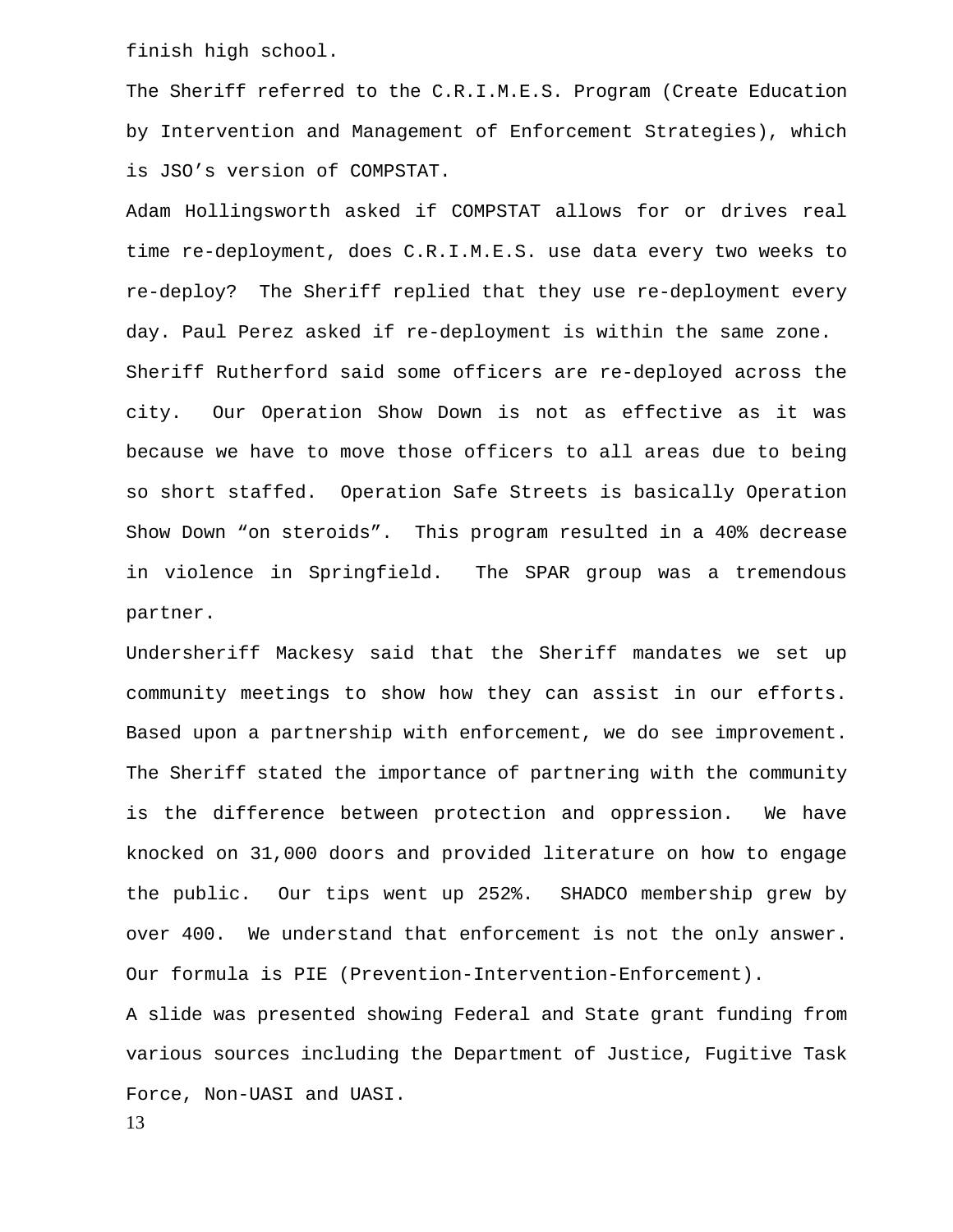The Sheriff stated the Matrix Audit recommendations and the JSO's "ask" is for a total of 225 sworn officers, 124 corrections officers and 84 civilians.

Joe Henry asked how the new legislation would impact JSO and since the "black on black" crime rate is so high, is it a priority to hire more black officers?

The Sheriff said the need did not change because of the passage of Amendment 1. That is why the *Jacksonville Journey* is so important. Regarding increasing the number of African-American officers, there is a four-year degree requirement that hurts our recruitment. That is why the Community Officer Program has helped us recruit. We can help these officers work toward getting a degree.

At this time, the Sheriff provided copies of the 2007-08 JSO Annual Operating Budget, a 2003 vs. 2008 Comparison and a document on Community Policing projects.

The committee reviewed and discussed the information.

Paul Perez stated that the Sheriff has answered most of the questions. With regard to school safety and jail overcrowding, the committee will focus on what they can to in terms of freeing up resources.

The Sheriff stated that the judiciary rejected the proposal to reduce jail overcrowding through a criminal justice coordinating committee.

14 Mike Weinstein asked how many officers JSO loses each year to retirement and how many officers can you bring in through the Police Academy each year? Sheriff Rutherford replied that they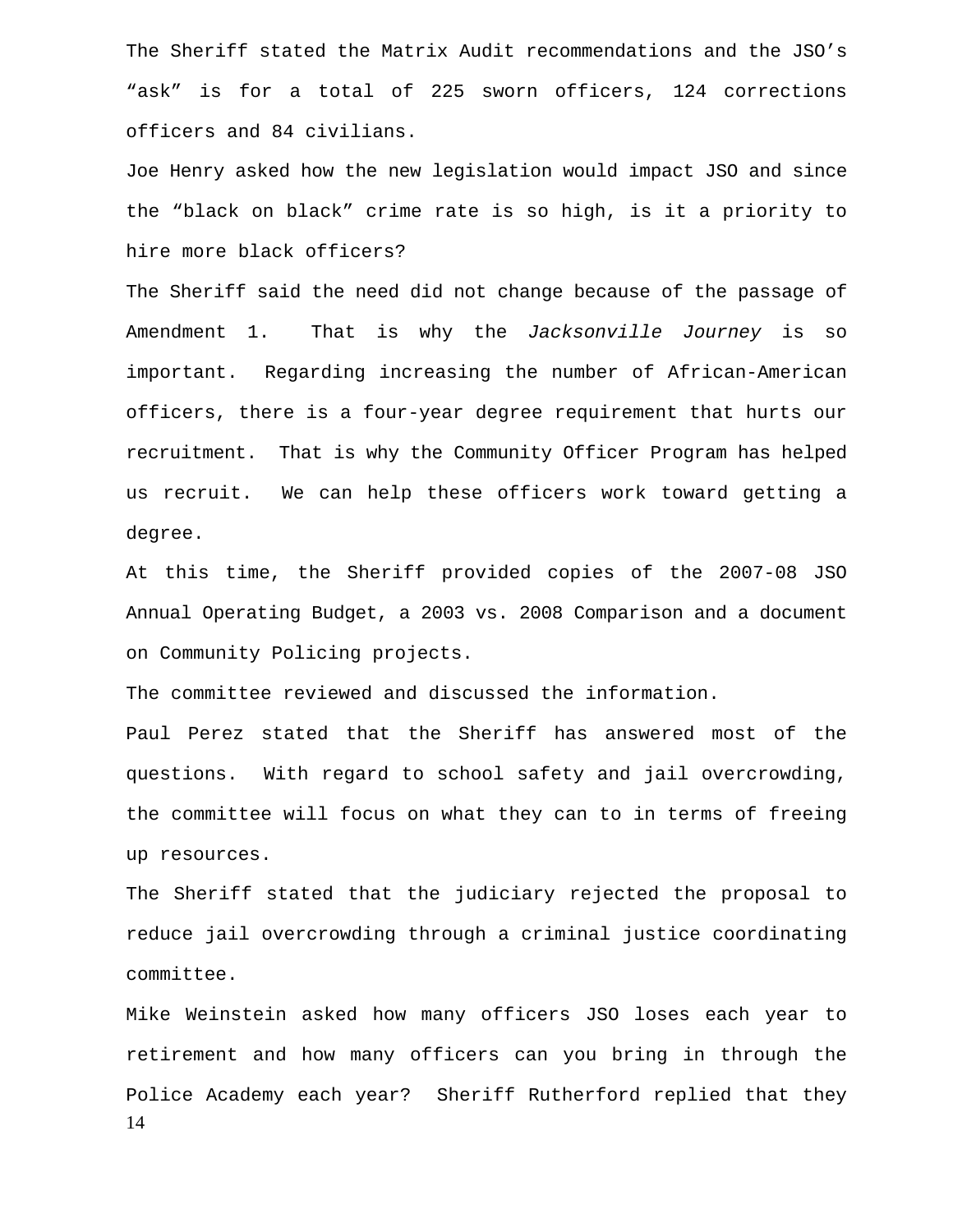lose about 2 per month through attrition. It is a 2-year program to bring new officers on board. He wants to hire 40 officers as soon as possible because it takes 11 months to go from police recruit to officer riding alone on the street.

Lanny Russell commended the Sheriff and his staff for their professionalism. He referred to the Matrix, Slide 1 which addresses JSO's ability to handle calls. The Sheriff stated 20% of the calls get handled by the reporting officer. [The Undersheriff said what he believes the sheriff said was that JSO had a goal of 20% for call diversion]

 Call diversion can be controlled through more reliance on the Community Resource Officers. A 2.4% increase in calls for service is anticipated this year. One of the recommendations of the Matrix Audit is to continue with 12-hour shifts.

Chairman Perez thanked the Sheriff and stated some of the committee's focus areas are right on target.

A motion was made to approve the minutes from the January 24, 2008 meeting. John Jolly had one amendment, page 6, first paragraph, last sentence: "The sub-committee's aim is to effectively improve the quality of life in Jacksonville by identifying violent juveniles felons and by trying to rehabilitate more effectively target these individuals."

Lanny Russell made a motion to approve the minutes as amended and John Jolly seconded the motion.

#### **3. Action Items**

15 Chairman Perez would like to invite the District Attorney and Judge Moran to speak at the next meeting on February 28, 2008.